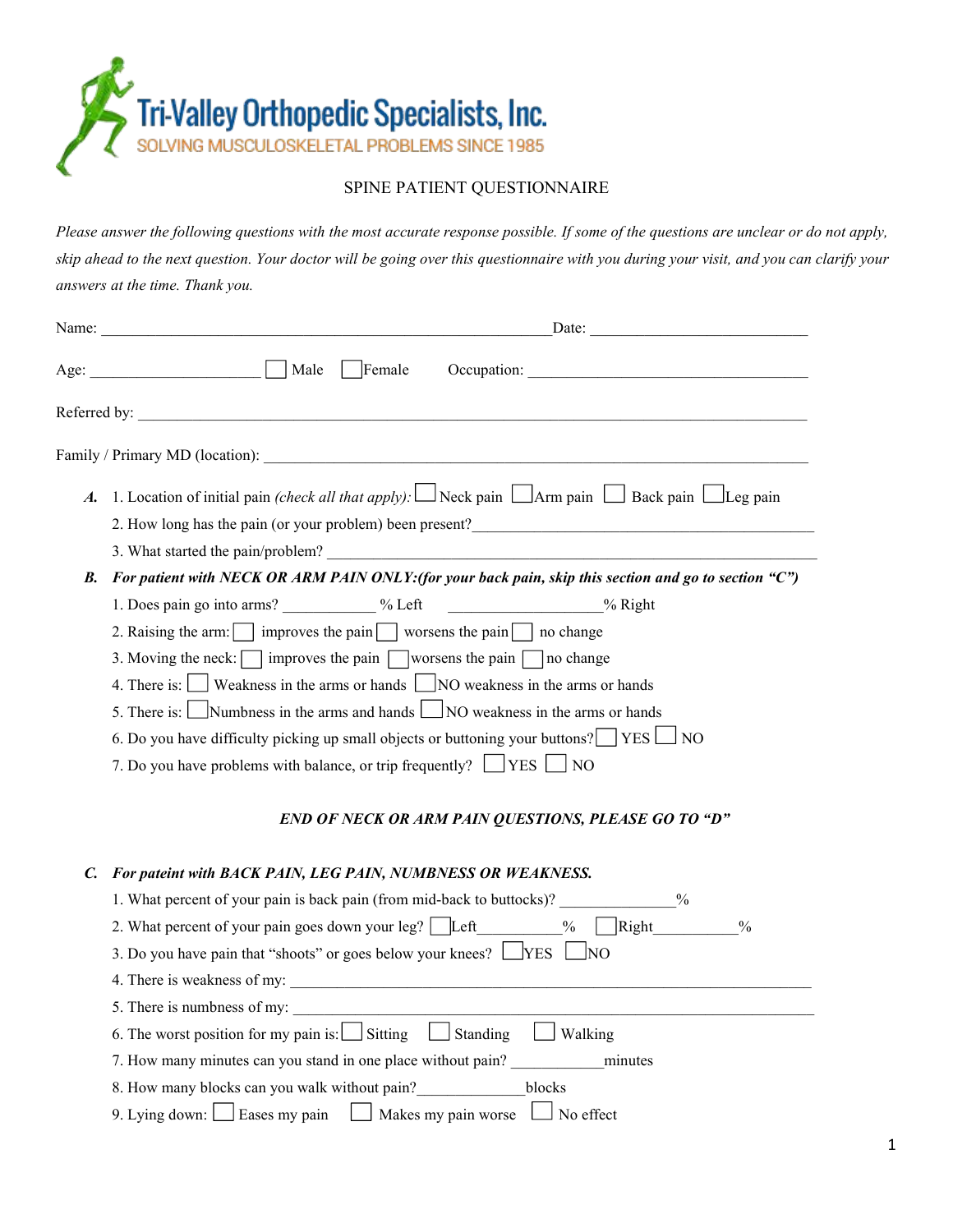## *D. ALL PATIENTS should answer the following:*

| 3. Previous doctors seen for this problem:                                                           |           |        |           |
|------------------------------------------------------------------------------------------------------|-----------|--------|-----------|
| Doctors                                                                                              | Specialty | City   | Treatment |
|                                                                                                      |           |        |           |
|                                                                                                      |           |        |           |
| 4. Diagnostic tests done to evaluate this problem:                                                   |           |        |           |
| City                                                                                                 |           | Date   |           |
| X-ray:                                                                                               |           |        |           |
| Cat Scan:                                                                                            |           |        |           |
|                                                                                                      |           |        |           |
| $\frac{1}{2}$ MRI:                                                                                   |           |        |           |
|                                                                                                      |           |        |           |
| 5. Treatments so far include:                                                                        |           |        |           |
| Physical therapy: Visits                                                                             |           |        |           |
| Exercise program – how long?                                                                         |           |        |           |
| Chiropractic<br>$\Box$ Acupuncture                                                                   |           |        |           |
| Tens unit<br><b>Braces</b>                                                                           |           |        |           |
| Anti-inflammatory medications (e.g., Motrin or Naproxen)                                             |           |        |           |
| Narcotic medications (e.g., Tylenol #3, Vicodin, Darvocet)                                           |           |        |           |
| Epidural injections: __________times. How long did they relieve the pain for? ______________________ |           |        |           |
|                                                                                                      |           |        |           |
|                                                                                                      |           |        |           |
| E. MEDICATIONS YOUR TAKE FOR ALL HEALTH ISSUES: (list dose and frequency):                           |           |        | None      |
| Medication                                                                                           |           | Dosage |           |
|                                                                                                      |           |        |           |
|                                                                                                      |           |        |           |
| F. MEDICATIONS YOU HAVE TRIED FOR YOUR SPINE PROBLEM (list dose and frequency):                      |           |        |           |
| Medication                                                                                           |           |        |           |
|                                                                                                      |           | Dosage |           |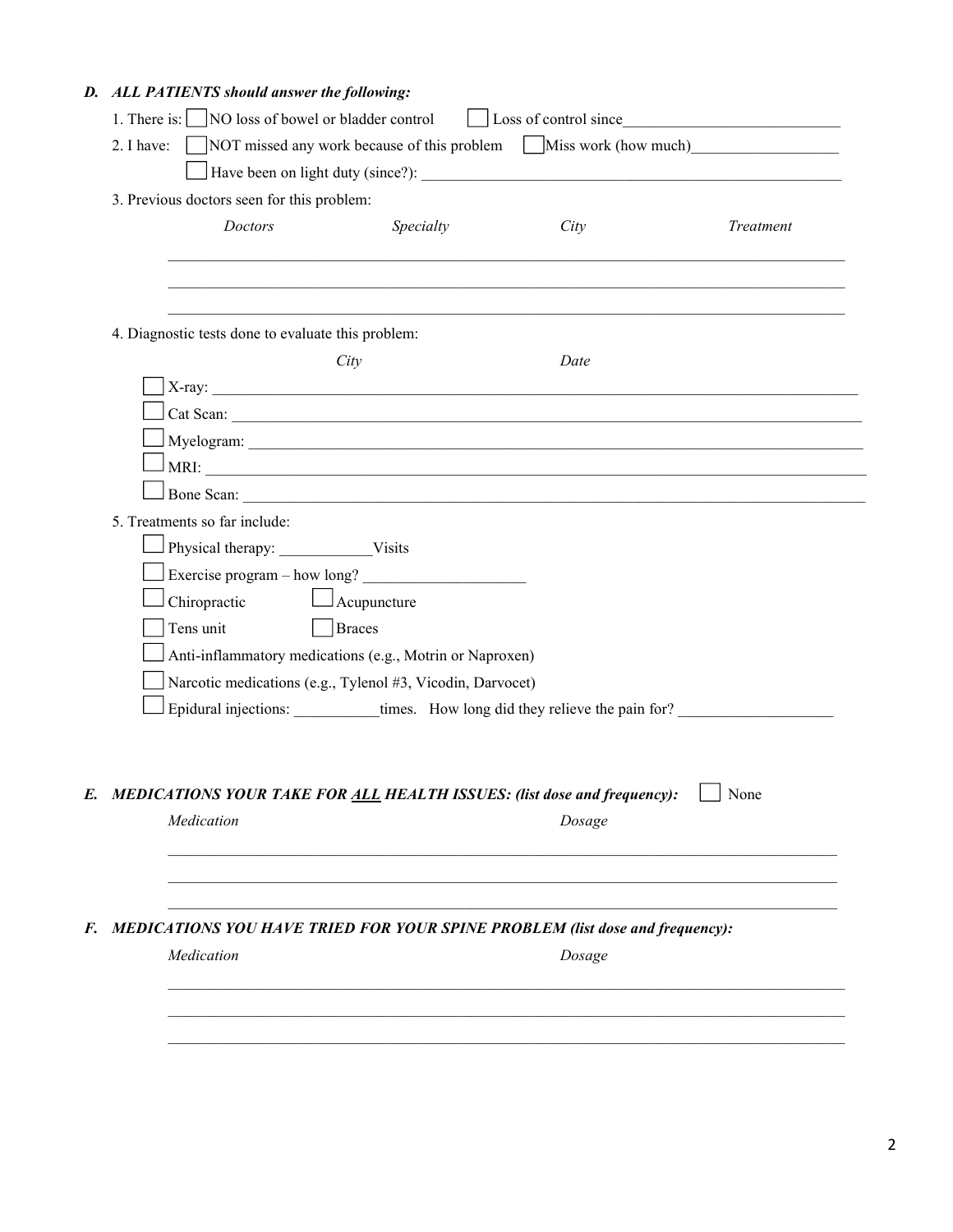## *G. MEDICATION ALLERGIES:* None

| Medication                                                    | Reaction                                                     |                                        |  |  |  |  |
|---------------------------------------------------------------|--------------------------------------------------------------|----------------------------------------|--|--|--|--|
|                                                               | upset stomach<br>rash                                        | wheezing or shock $\Box$ other:        |  |  |  |  |
|                                                               | upset stomach<br>rash                                        | wheezing or shock  <br>$\theta$ other: |  |  |  |  |
|                                                               | upset stomach<br>rash                                        | wheezing or shock $\Box$ other: $\Box$ |  |  |  |  |
| <i>Iodine Allergy</i> : $\Box$ <i>NO</i><br>$ $ <i>YES</i>    |                                                              |                                        |  |  |  |  |
| H. YOUR MEDICAL HISTORY (check all that apply):<br>None apply |                                                              |                                        |  |  |  |  |
| Heart Attack                                                  | Mental Illness                                               | <b>Stomach Ulcers</b>                  |  |  |  |  |
| Heart Failure                                                 | Kidney Stones                                                | Liver Trouble                          |  |  |  |  |
| <b>High Blood Pressure</b>                                    | Kidney Failure                                               | Hepatitis                              |  |  |  |  |
| Osteoarthritis                                                | Cancer                                                       | Thyroid Trouble                        |  |  |  |  |
| Rheumatoid Arthritis                                          | Alcoholism                                                   | <b>Bleeding Disorder</b>               |  |  |  |  |
| Ankylosing Spondylitis                                        | Lung Disease                                                 | Anemia                                 |  |  |  |  |
| Gout                                                          | <b>AIDS</b>                                                  | Serious Injury:                        |  |  |  |  |
| Osteoporosis                                                  | Tuberculosis                                                 |                                        |  |  |  |  |
| Diabetes                                                      | Asthma                                                       |                                        |  |  |  |  |
| Stroke                                                        | Blood Clot in Leg                                            | Other:                                 |  |  |  |  |
| <b>SURGICAL HISTORY (including spine):</b>                    |                                                              |                                        |  |  |  |  |
| Operation                                                     | Surgeon/City                                                 | Date                                   |  |  |  |  |
|                                                               |                                                              |                                        |  |  |  |  |
|                                                               |                                                              |                                        |  |  |  |  |
| <b>INJURY HISTORY:</b>                                        |                                                              |                                        |  |  |  |  |
| 1. Do you have prior history of back or neck problem?         | 2. Any prior industrial or Workers' Compensation claims? VES |                                        |  |  |  |  |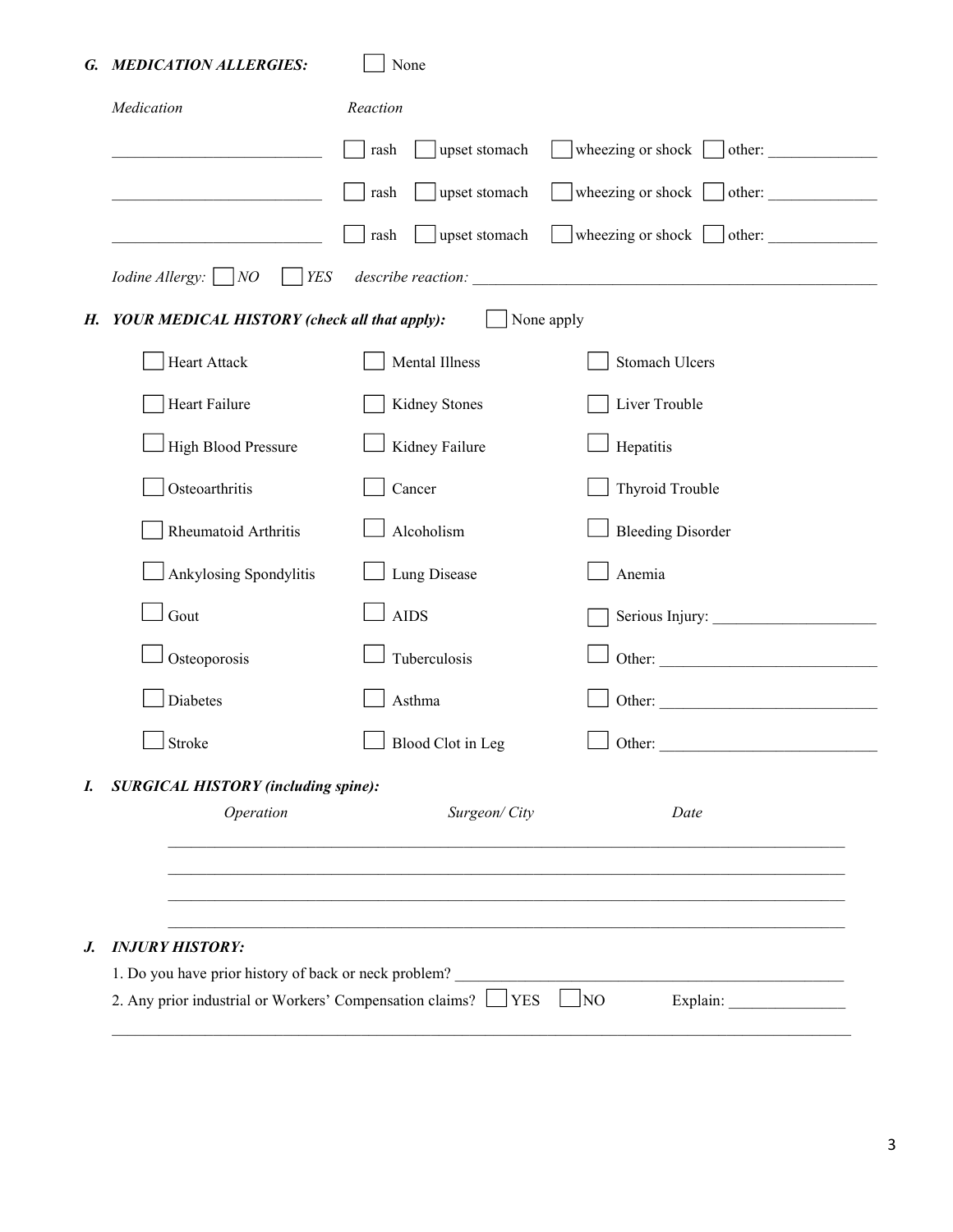## *K. SOCIAL HISTORY:*

|  | 1. Work status:     Homemaker                                                                                                            | Working<br>Retired               | Disabled<br>$ On$ leave                                                                                |  |  |  |  |  |
|--|------------------------------------------------------------------------------------------------------------------------------------------|----------------------------------|--------------------------------------------------------------------------------------------------------|--|--|--|--|--|
|  | 2. Date last worked:<br>Divorced<br>Widowed<br>Married<br>Co-Habiting<br>3. Marital status:<br>Single                                    |                                  |                                                                                                        |  |  |  |  |  |
|  | 4. I live:<br>Alone<br>With:<br><b>Pip</b> Cigarettes packs/day for years<br>$\sim$ Quit, when?<br>Chew<br>5. Tobacco:<br>Never<br>Cigar |                                  |                                                                                                        |  |  |  |  |  |
|  |                                                                                                                                          |                                  |                                                                                                        |  |  |  |  |  |
|  | Social Frequently (more than twice a week) Alcoholic Recovering<br>6. Alcohol: Never or rare                                             |                                  |                                                                                                        |  |  |  |  |  |
|  | 7. Illicit/Street Drug usage:                                                                                                            | Never<br>In the past   Currently | $\Box$ IV drugs                                                                                        |  |  |  |  |  |
|  |                                                                                                                                          |                                  | 8. Because of this problem, do you have a plan to have: Law suit Law Norkman's Comp Claim LUnsure None |  |  |  |  |  |
|  | L. FAMILY HISTORY (list any illnesses that "run" in your family):                                                                        |                                  |                                                                                                        |  |  |  |  |  |
|  |                                                                                                                                          |                                  |                                                                                                        |  |  |  |  |  |
|  | None apply<br>M. REVIEW OF SYSTEMS (check all that apply):                                                                               |                                  |                                                                                                        |  |  |  |  |  |
|  | Reading glasses                                                                                                                          | Toothache                        | Frequent headaches                                                                                     |  |  |  |  |  |
|  | Change of vision                                                                                                                         | Gum trouble                      | <b>Blackouts</b>                                                                                       |  |  |  |  |  |
|  | Loss of hearing                                                                                                                          | Nausea or vomiting               | Seizures                                                                                               |  |  |  |  |  |
|  | Ear pain                                                                                                                                 | Stomach pain                     | Frequent rash                                                                                          |  |  |  |  |  |
|  | Hoarseness                                                                                                                               | Ulcers                           | Hot or cold spells                                                                                     |  |  |  |  |  |
|  | Nosebleed                                                                                                                                | Frequent belching                | Recent weight change                                                                                   |  |  |  |  |  |
|  | Difficulty swallowing                                                                                                                    | Frequent diarrhea                | Nervous exhaustion                                                                                     |  |  |  |  |  |
|  | Morning cough                                                                                                                            | Frequent constipation            | <b>Women Only:</b>                                                                                     |  |  |  |  |  |
|  | Shortness of breath                                                                                                                      | Hemorrhoids                      | $\Box$ Irregular periods                                                                               |  |  |  |  |  |
|  | Fever or chills                                                                                                                          | Frequent urination               | Vaginal discharge                                                                                      |  |  |  |  |  |
|  | Heart or chest pains                                                                                                                     | Burning on urination             | Frequent spotting                                                                                      |  |  |  |  |  |
|  | Abnormal heartbeat                                                                                                                       | Difficulty starting urination    |                                                                                                        |  |  |  |  |  |
|  |                                                                                                                                          |                                  |                                                                                                        |  |  |  |  |  |

*N*. *Approximate height:* \_\_\_\_\_\_\_\_\_\_\_\_\_\_\_\_\_\_\_\_\_\_ *Approximate weight:* \_\_\_\_\_\_\_\_\_\_\_\_\_\_\_\_\_\_\_\_\_\_\_\_\_